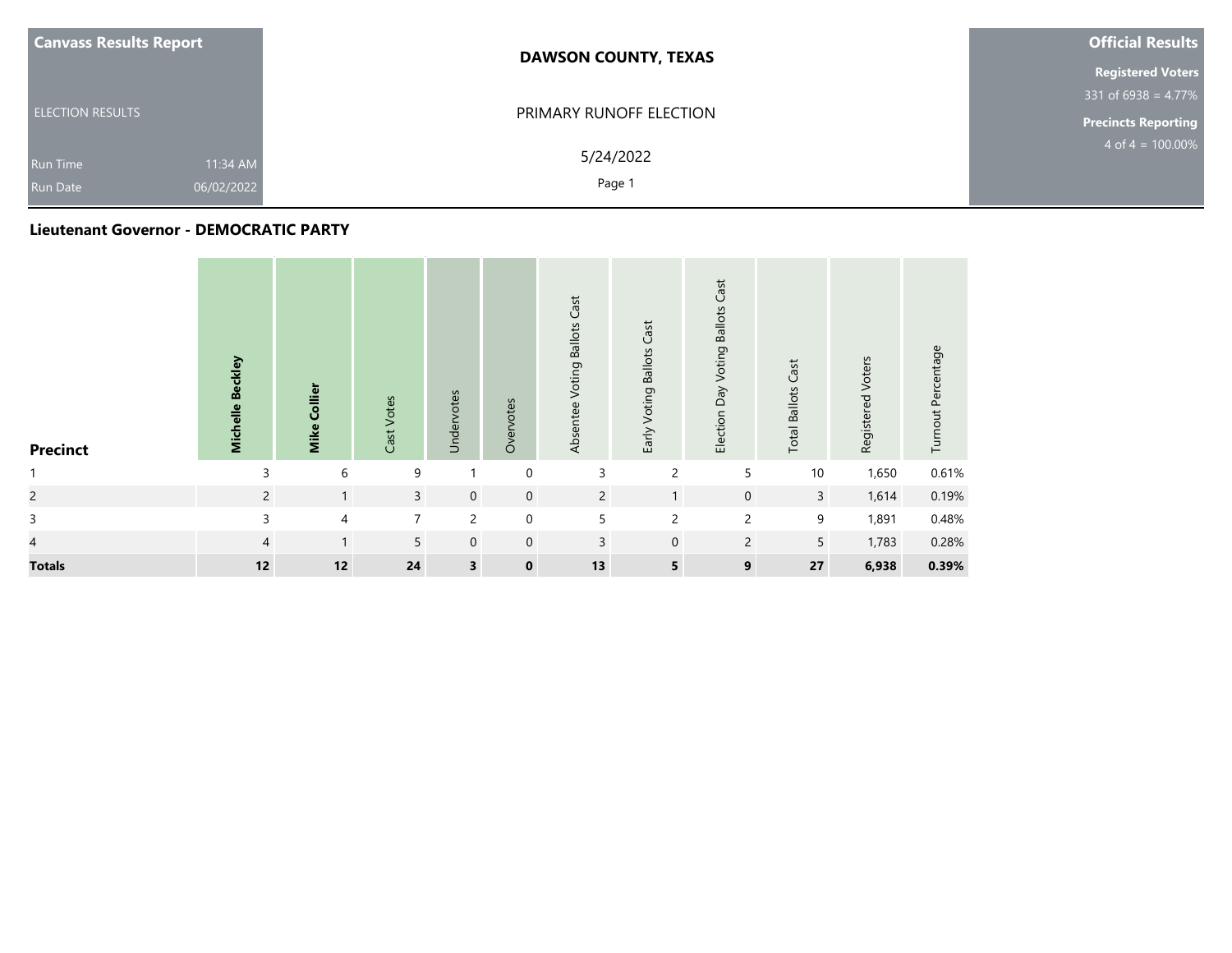| <b>Canvass Results Report</b><br><b>DAWSON COUNTY, TEXAS</b>                        | <b>Official Results</b>    |
|-------------------------------------------------------------------------------------|----------------------------|
|                                                                                     | <b>Registered Voters</b>   |
|                                                                                     | $331$ of 6938 = 4.77%      |
| PRIMARY RUNOFF ELECTION<br><b>ELECTION RESULTS</b>                                  | <b>Precincts Reporting</b> |
| 5/24/2022<br>11:34 AM<br><b>Run Time</b><br>Page 2<br>06/02/2022<br><b>Run Date</b> | $4$ of $4 = 100.00\%$      |

# **Attorney General - DEMOCRATIC PARTY**

| <b>Precinct</b> | Joe Jaworski | Garza<br><b>Rochelle Mercedes</b> | Cast Votes     | Undervotes     | Overvotes   | Voting Ballots Cast<br>Absentee | Early Voting Ballots Cast | Cast<br>Election Day Voting Ballots | <b>Total Ballots Cast</b> | Registered Voters | Turnout Percentage |
|-----------------|--------------|-----------------------------------|----------------|----------------|-------------|---------------------------------|---------------------------|-------------------------------------|---------------------------|-------------------|--------------------|
|                 | 3            | 7                                 | 10             | $\mathbf 0$    | $\mathbf 0$ | 3                               | $\overline{c}$            | 5                                   | $10$                      | 1,650             | 0.61%              |
| $\overline{c}$  | 1            | $\overline{2}$                    | $\overline{3}$ | $\mathbf{0}$   | $\mathbf 0$ | $\overline{2}$                  | $\mathbf{1}$              | $\mathbf 0$                         | $\overline{3}$            | 1,614             | 0.19%              |
| 3               | 3            | $\overline{4}$                    | 7              | $\overline{c}$ | $\mathbf 0$ | 5                               | $\overline{c}$            | $\overline{c}$                      | 9                         | 1,891             | 0.48%              |
| 4               | $\mathbf{1}$ | $\overline{4}$                    | 5              | $\mathbf 0$    | $\mathbf 0$ | $\overline{3}$                  | $\mathbf 0$               | $\overline{2}$                      | 5                         | 1,783             | 0.28%              |
| <b>Totals</b>   | 8            | $17\,$                            | 25             | $\overline{2}$ | $\mathbf 0$ | 13                              | $5\overline{)}$           | 9                                   | 27                        | 6,938             | 0.39%              |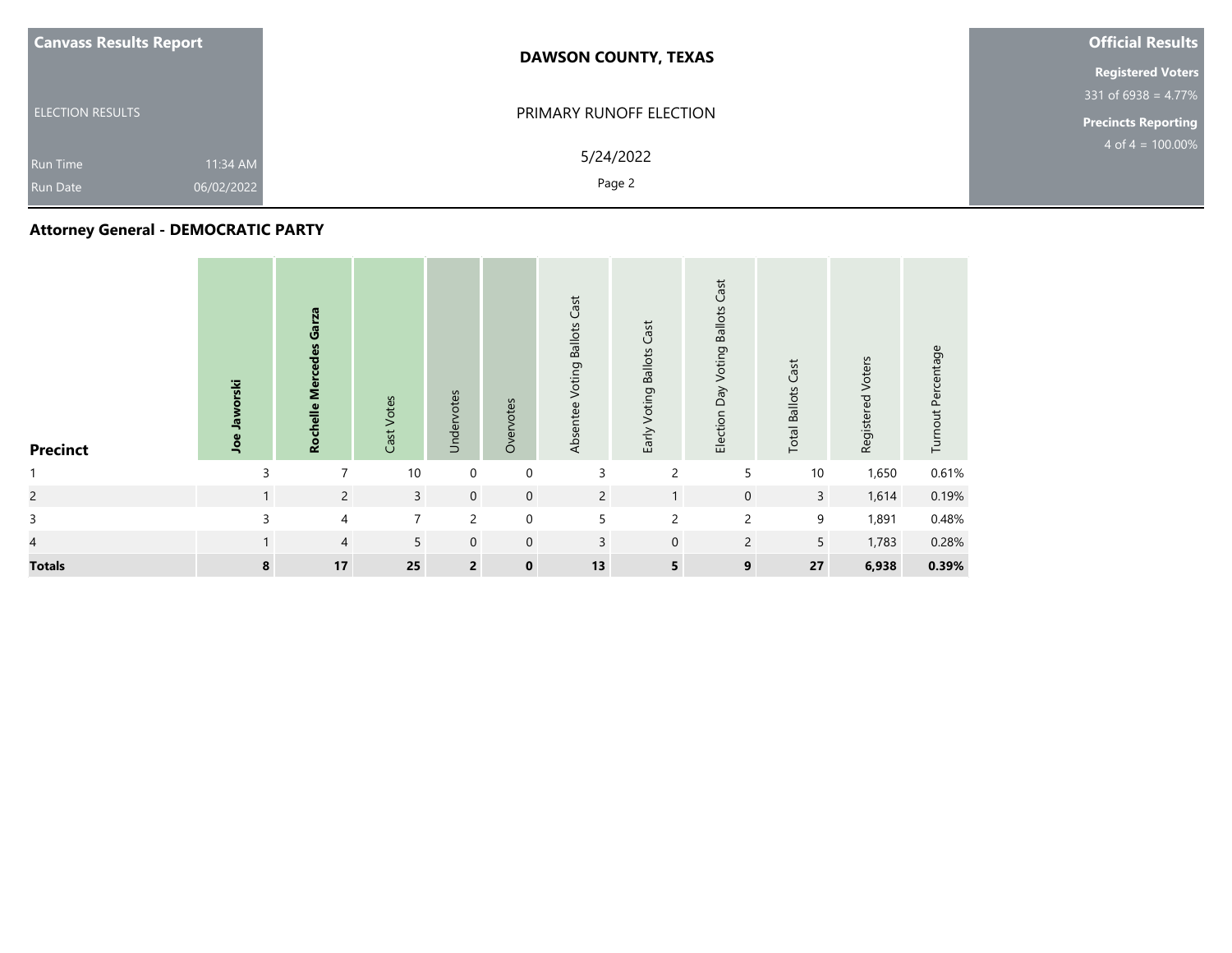| <b>Canvass Results Report</b>                                | <b>DAWSON COUNTY, TEXAS</b> | <b>Official Results</b>    |
|--------------------------------------------------------------|-----------------------------|----------------------------|
|                                                              |                             | <b>Registered Voters</b>   |
|                                                              |                             | $331$ of 6938 = 4.77%      |
| <b>ELECTION RESULTS</b>                                      | PRIMARY RUNOFF ELECTION     | <b>Precincts Reporting</b> |
| 11:34 AM<br><b>Run Time</b><br>06/02/2022<br><b>Run Date</b> | 5/24/2022<br>Page 3         | $4$ of $4 = 100.00\%$      |

# **Comptroller of Public Accounts - DEMOCRATIC PARTY**

| <b>Precinct</b> | Janet T. Dudding | Vega<br>Angel Luis | Cast Votes     | Undervotes     | Overvotes   | Voting Ballots Cast<br>Absentee | Early Voting Ballots Cast | Cast<br>Election Day Voting Ballots | <b>Total Ballots Cast</b> | Registered Voters | Turnout Percentage |
|-----------------|------------------|--------------------|----------------|----------------|-------------|---------------------------------|---------------------------|-------------------------------------|---------------------------|-------------------|--------------------|
| $\mathbf{1}$    | $\overline{c}$   | 8                  | 10             | $\mathbf 0$    | $\mathbf 0$ | 3                               | $\overline{c}$            | 5                                   | 10                        | 1,650             | 0.61%              |
| $\overline{c}$  | 1                | $\overline{2}$     | $\overline{3}$ | $\mathbf 0$    | $\mathbf 0$ | $\overline{2}$                  | $\mathbf{1}$              | $\mathsf{O}\xspace$                 | $\overline{3}$            | 1,614             | 0.19%              |
| 3               | 4                | 3                  | $\overline{7}$ | $\overline{c}$ | $\mathbf 0$ | 5                               | $\overline{c}$            | $\overline{2}$                      | 9                         | 1,891             | 0.48%              |
| $\overline{4}$  | $\overline{3}$   | $\overline{2}$     | 5              | $\mathbf 0$    | $\mathbf 0$ | 3                               | $\mathbf 0$               | $\overline{2}$                      | 5                         | 1,783             | 0.28%              |
| <b>Totals</b>   | $10\,$           | 15                 | 25             | $\overline{2}$ | $\mathbf 0$ | 13                              | $5\overline{)}$           | 9                                   | 27                        | 6,938             | 0.39%              |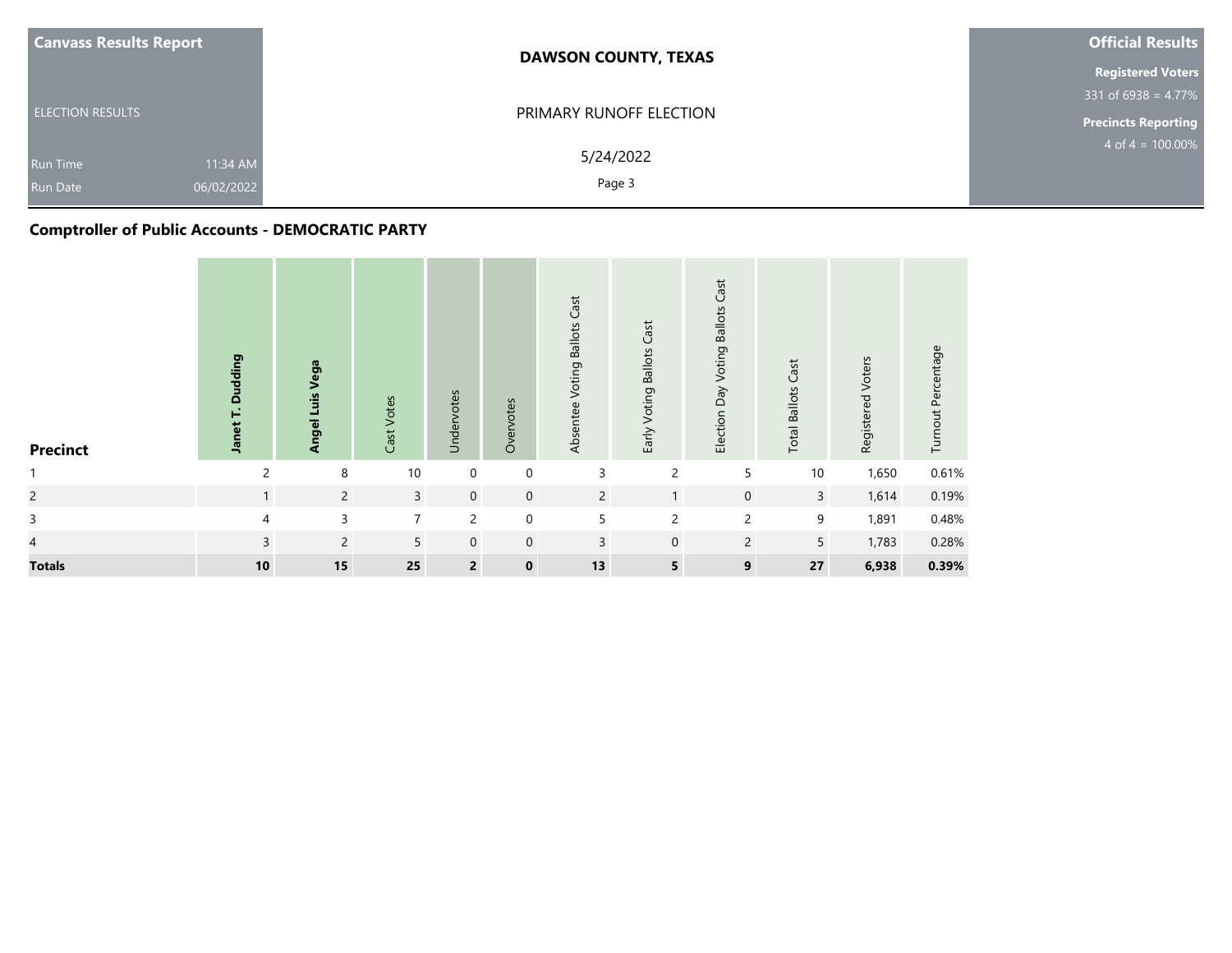| <b>Canvass Results Report</b>                                | <b>DAWSON COUNTY, TEXAS</b> | <b>Official Results</b>    |
|--------------------------------------------------------------|-----------------------------|----------------------------|
|                                                              |                             | <b>Registered Voters</b>   |
|                                                              |                             | $331$ of 6938 = 4.77%      |
| <b>ELECTION RESULTS</b>                                      | PRIMARY RUNOFF ELECTION     | <b>Precincts Reporting</b> |
| 11:34 AM<br><b>Run Time</b><br>06/02/2022<br><b>Run Date</b> | 5/24/2022<br>Page 4         | $4$ of $4 = 100.00\%$      |

### **Commissioner of the General Land Office - DEMOCRATIC PARTY**

| <b>Precinct</b> | Sandragrace Martinez | Jay Kleberg  | Cast Votes     | Undervotes              | Overvotes   | Voting Ballots Cast<br>Absentee | Early Voting Ballots Cast | Election Day Voting Ballots Cast | <b>Total Ballots Cast</b> | Registered Voters | Turnout Percentage |
|-----------------|----------------------|--------------|----------------|-------------------------|-------------|---------------------------------|---------------------------|----------------------------------|---------------------------|-------------------|--------------------|
|                 | 9                    | ٠            | 10             | $\mathbf 0$             | 0           | 3                               | $\overline{c}$            | 5                                | 10                        | 1,650             | 0.61%              |
| $\overline{c}$  | $\overline{2}$       | $\mathbf{1}$ | $\overline{3}$ | $\mathbf 0$             | $\mathbf 0$ | $\overline{2}$                  | $\mathbf{1}$              | $\mathbf 0$                      | $\mathbf{3}$              | 1,614             | 0.19%              |
| $\mathsf{3}$    | 3                    | 3            | 6              | 3                       | $\mathbf 0$ | 5                               | $\overline{c}$            | $\overline{c}$                   | 9                         | 1,891             | 0.48%              |
| $\overline{4}$  | $\overline{2}$       | $\mathsf{3}$ | 5              | $\mathbf 0$             | $\mathbf 0$ | 3                               | $\mathbf 0$               | $\overline{2}$                   | 5                         | 1,783             | 0.28%              |
| <b>Totals</b>   | 16                   | 8            | 24             | $\overline{\mathbf{3}}$ | $\mathbf 0$ | 13                              | 5                         | $\boldsymbol{9}$                 | 27                        | 6,938             | 0.39%              |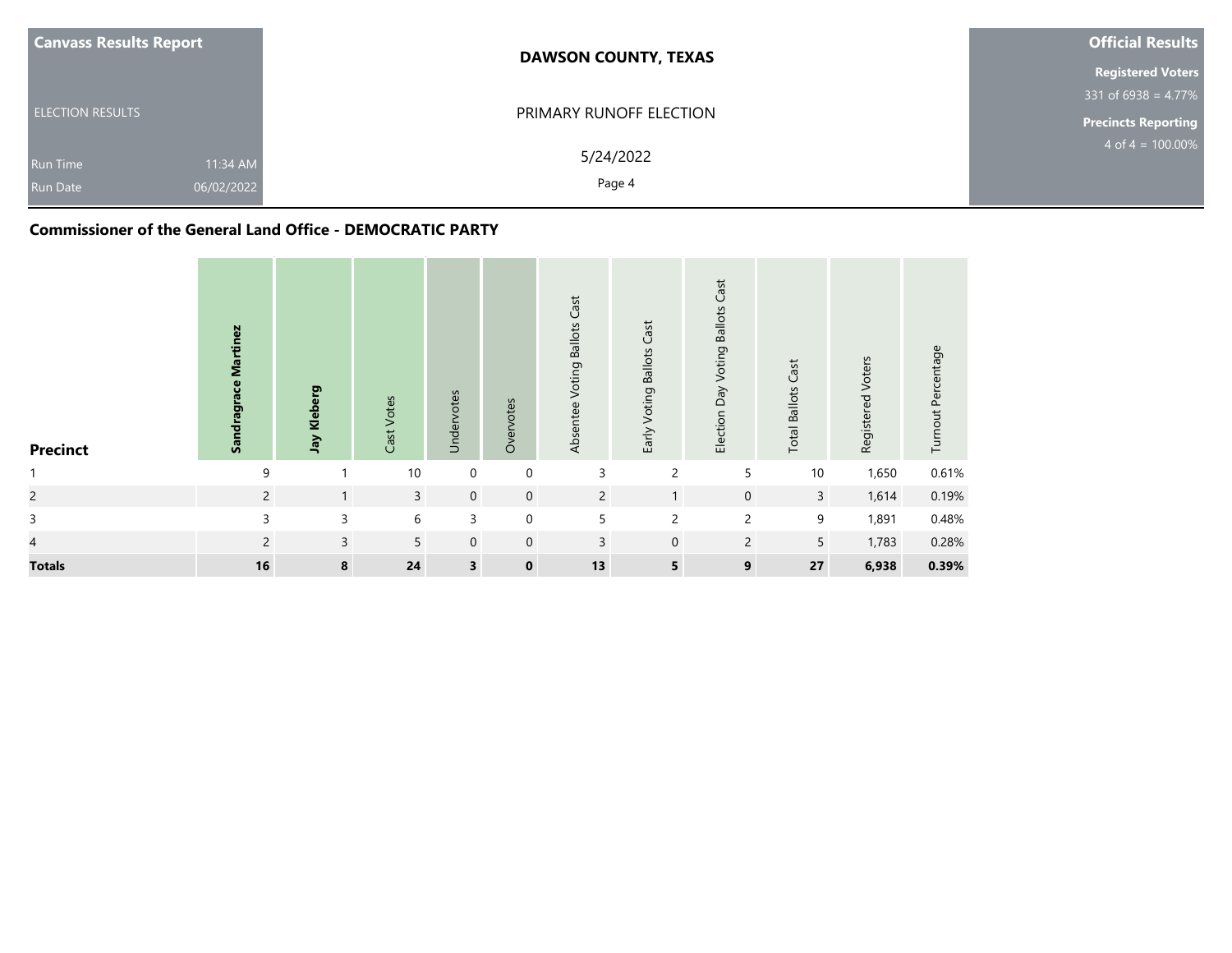| <b>Canvass Results Report</b>                                | <b>DAWSON COUNTY, TEXAS</b> | <b>Official Results</b>  |
|--------------------------------------------------------------|-----------------------------|--------------------------|
|                                                              |                             | <b>Registered Voters</b> |
|                                                              |                             | $331$ of 6938 = 4.77%    |
| <b>ELECTION RESULTS</b>                                      | PRIMARY RUNOFF ELECTION     | Precincts Reporting      |
| 11:34 AM<br><b>Run Time</b><br>06/02/2022<br><b>Run Date</b> | 5/24/2022<br>Page 5         | $4$ of $4 = 100.00\%$    |

# **Attorney General - REPUBLICAN PARTY**

| <b>Precinct</b> | George P. Bush | <b>Ken Paxton</b> | Cast Votes | Undervotes  | Overvotes      | <b>Voting Ballots Cast</b><br>Absentee | Early Voting Ballots Cast | Cast<br>Election Day Voting Ballots | <b>Total Ballots Cast</b> | Registered Voters | Turnout Percentage |
|-----------------|----------------|-------------------|------------|-------------|----------------|----------------------------------------|---------------------------|-------------------------------------|---------------------------|-------------------|--------------------|
| $\mathbf{1}$    | 15             | 38                | 53         | 0           |                | 19                                     | 12                        | 23                                  | 54                        | 1,650             | 3.27%              |
| $\overline{c}$  | $\mathbf{1}$   | 34                | 35         | $\mathbf 0$ | $\mathbf{0}$   | 6                                      | 14                        | 15                                  | 35                        | 1,614             | 2.17%              |
| $\mathsf{3}$    | 33             | 71                | 104        | $\mathbf 0$ | $\mathbf 0$    | 23                                     | 28                        | 53                                  | 104                       | 1,891             | 5.50%              |
| $\overline{4}$  | 14             | 97                | 111        | $\mathbf 0$ | $\mathbf{0}$   | 29                                     | 21                        | 61                                  | 111                       | 1,783             | 6.23%              |
| <b>Totals</b>   | 63             | 240               | 303        | $\mathbf 0$ | $\blacksquare$ | ${\bf 77}$                             | 75                        | 152                                 | 304                       | 6,938             | 4.38%              |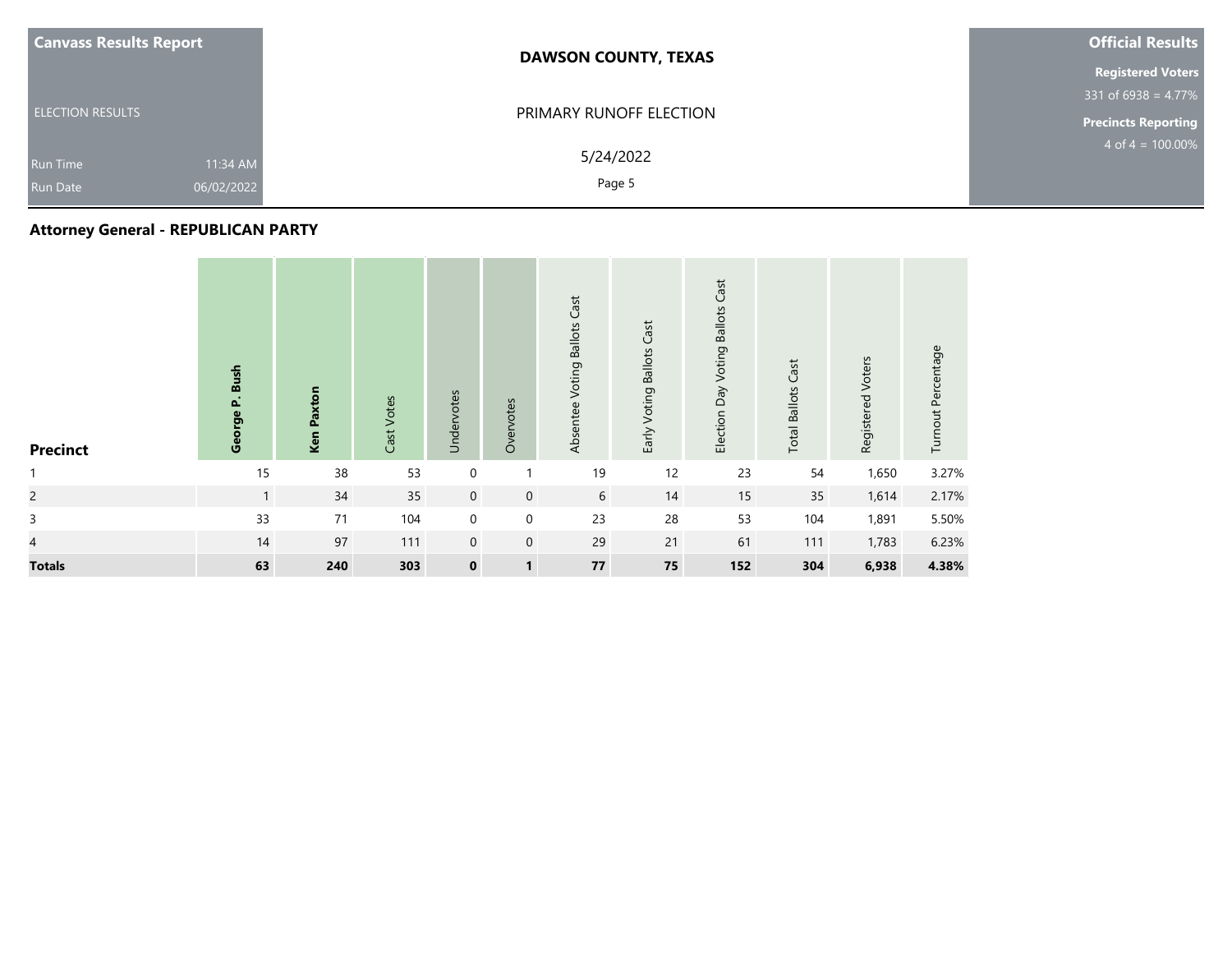| <b>Canvass Results Report</b>                                | <b>DAWSON COUNTY, TEXAS</b> | <b>Official Results</b>    |
|--------------------------------------------------------------|-----------------------------|----------------------------|
|                                                              |                             | <b>Registered Voters</b>   |
|                                                              |                             | $331$ of 6938 = 4.77%      |
| <b>ELECTION RESULTS</b>                                      | PRIMARY RUNOFF ELECTION     | <b>Precincts Reporting</b> |
| 11:34 AM<br><b>Run Time</b><br>06/02/2022<br><b>Run Date</b> | 5/24/2022<br>Page 6         | $4$ of $4 = 100.00\%$      |

## **Commissioner of the General Land Office - REPUBLICAN PARTY**

| <b>Precinct</b> | <b>Tim Westley</b> | Dawn Buckingham | Cast Votes | Undervotes     | Overvotes   | Absentee Voting Ballots Cast | Early Voting Ballots Cast | Election Day Voting Ballots Cast | <b>Total Ballots Cast</b> | Registered Voters | Turnout Percentage |
|-----------------|--------------------|-----------------|------------|----------------|-------------|------------------------------|---------------------------|----------------------------------|---------------------------|-------------------|--------------------|
| $\mathbf{1}$    | 11                 | 39              | 50         | 4              | 0           | 19                           | 12                        | 23                               | 54                        | 1,650             | 3.27%              |
| $\overline{c}$  | 12                 | 20              | 32         | $\overline{3}$ | $\mathbf 0$ | 6                            | 14                        | 15                               | 35                        | 1,614             | 2.17%              |
| 3               | 28                 | $71$            | 99         | 5              | $\mathbf 0$ | 23                           | 28                        | 53                               | 104                       | 1,891             | 5.50%              |
| $\overline{4}$  | 41                 | 65              | 106        | 5              | $\mathbf 0$ | 29                           | 21                        | 61                               | 111                       | 1,783             | 6.23%              |
| <b>Totals</b>   | 92                 | 195             | 287        | 17             | $\mathbf 0$ | ${\bf 77}$                   | 75                        | 152                              | 304                       | 6,938             | 4.38%              |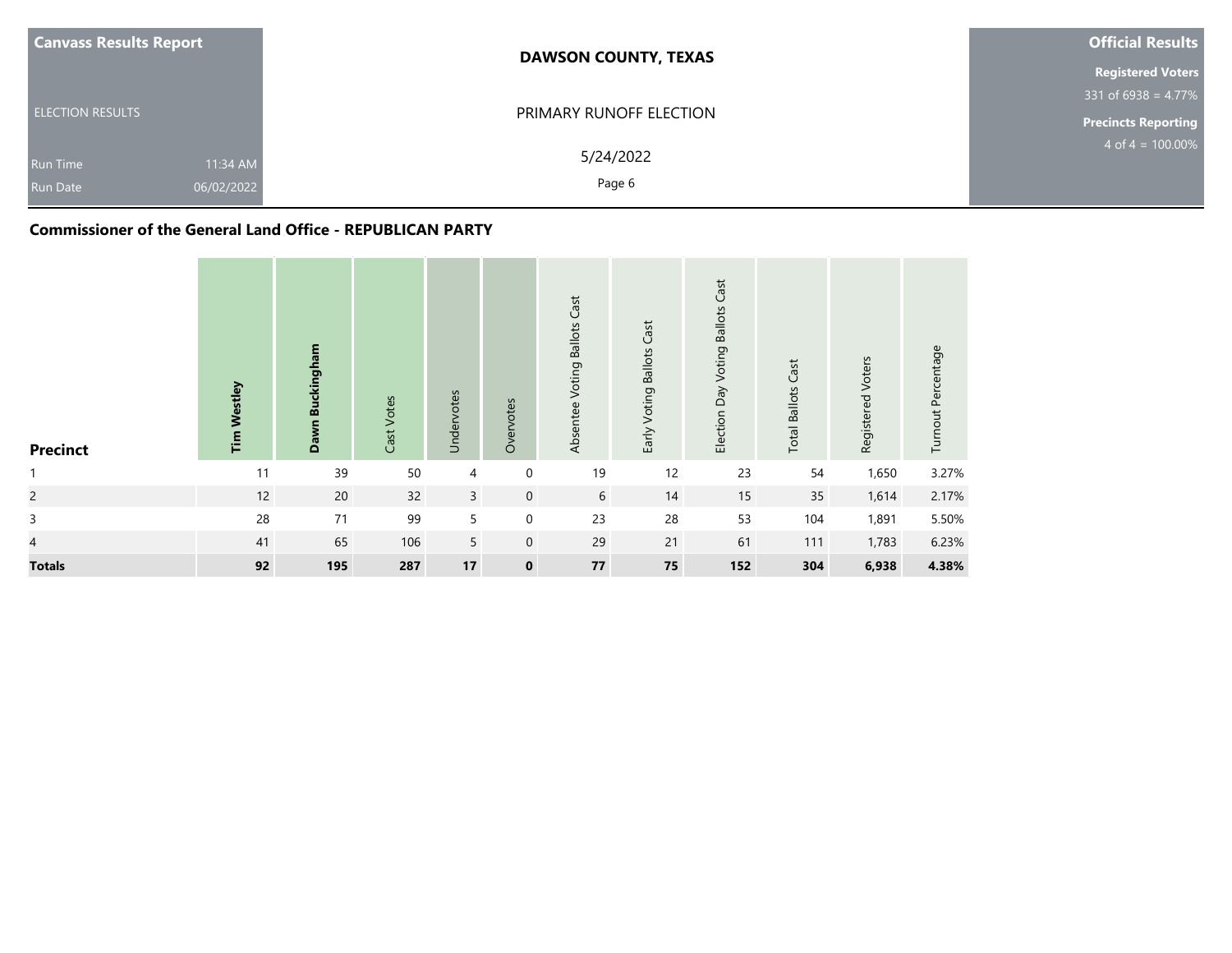| <b>Canvass Results Report</b>                    | <b>DAWSON COUNTY, TEXAS</b>     | <b>Official Results</b>    |
|--------------------------------------------------|---------------------------------|----------------------------|
|                                                  |                                 |                            |
|                                                  |                                 | $331$ of 6938 = 4.77%      |
| <b>ELECTION RESULTS</b>                          | PRIMARY RUNOFF ELECTION         | <b>Precincts Reporting</b> |
| <b>Run Time</b><br>06/02/2022<br><b>Run Date</b> | 5/24/2022<br>11:34 AM<br>Page 7 | $4$ of $4 = 100.00\%$      |
|                                                  |                                 |                            |

#### **Railroad Commissioner - REPUBLICAN PARTY**

| <b>Precinct</b> | <b>Wayne Christian</b> | Sarah Stogner | Cast Votes | Undervotes     | Overvotes    | <b>Voting Ballots Cast</b><br>Absentee | Early Voting Ballots Cast | Cast<br>Election Day Voting Ballots | <b>Total Ballots Cast</b> | Registered Voters | Turnout Percentage |
|-----------------|------------------------|---------------|------------|----------------|--------------|----------------------------------------|---------------------------|-------------------------------------|---------------------------|-------------------|--------------------|
| $\mathbf{1}$    | 29                     | 24            | 53         |                | 0            | 19                                     | 12                        | 23                                  | 54                        | 1,650             | 3.27%              |
| $\overline{c}$  | 23                     | 11            | 34         | $\mathbf{1}$   | $\mathbf 0$  | 6                                      | 14                        | 15                                  | 35                        | 1,614             | 2.17%              |
| $\mathsf{3}$    | 56                     | 48            | 104        | $\mathbf 0$    | $\mathbf 0$  | 23                                     | 28                        | 53                                  | 104                       | 1,891             | 5.50%              |
| $\overline{4}$  | 69                     | 42            | 111        | $\mathbf 0$    | $\mathbf{0}$ | 29                                     | 21                        | 61                                  | 111                       | 1,783             | 6.23%              |
| <b>Totals</b>   | $177$                  | 125           | 302        | $\overline{2}$ | $\mathbf 0$  | ${\bf 77}$                             | 75                        | 152                                 | 304                       | 6,938             | 4.38%              |